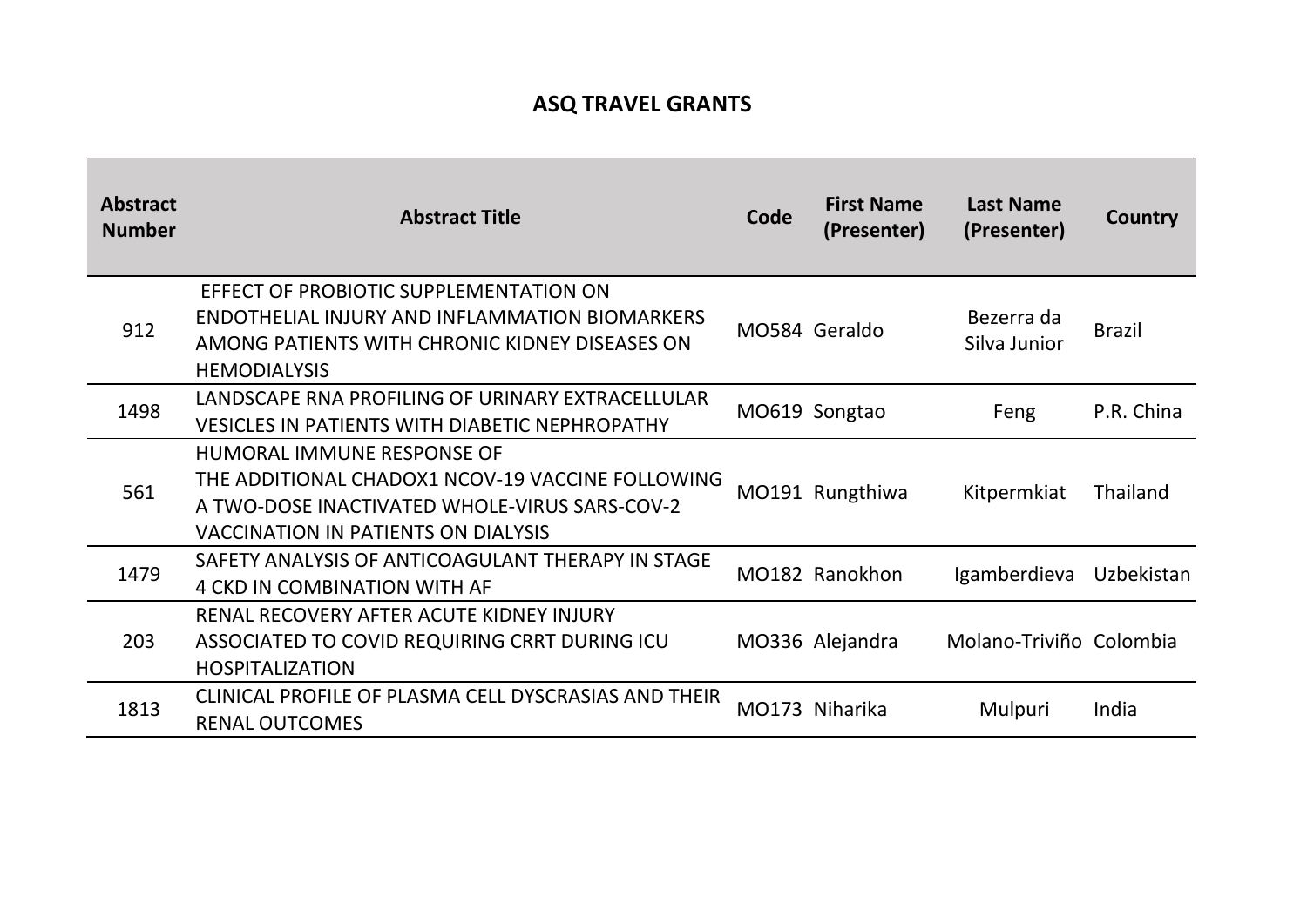## **BEST ABSTRACTS PRESENTED BY YOUNG AUTHORS**

| <b>Abstract</b><br><b>Number</b> | <b>Abstract Title</b>                                                                                                                                                   | Code          | <b>First Name</b><br>(Presenter) | <b>Last Name</b><br>(Presenter) | Country            |
|----------------------------------|-------------------------------------------------------------------------------------------------------------------------------------------------------------------------|---------------|----------------------------------|---------------------------------|--------------------|
| 486                              | URIC ACID STIMULATES CYTOSKELETON PATHWAYS IN<br>VASCULAR SMOOTH MUSCLE CELLS THROUGH F-ACTIN<br>POLYMERIZATION AND ATROGIN, ASMA AND SM22 UP<br><b>REGULATION</b>      | <b>FC 027</b> | <b>Elisa</b>                     | <b>Russo</b>                    | Italy              |
| 1924                             | PHYSIOLOGICAL ROLE OF KV CHANNEL IN URETER<br>SMOOTH MUSCLE CELL INVESTIGATED QUANTITATIVELY<br>BY ELECTROPHYSIOLOGICAL MODELING                                        | FC 025        | Chitaranjan                      | Mahapatra                       | India              |
| 1319                             | FEASIBILITY AND EFFECTIVENESS OF SHORT-TERM<br>KETOGENIC INTERVENTIONS IN AUTOSOMAL DOMINANT<br>POLYCYSTIC KIDNEY DISEASE (ADPKD) - RESULTS FROM<br>THE RESET-PKD STUDY | MO016         | Simon                            | Oehm                            | Germany            |
| 1582                             | THE IMPACT OF PRE-TRANSPLANTATION NEPHRECTOMY<br>ON QUALITY OF LIFE IN PATIENTS WITH AUTOSOMAL<br>DOMINANT POLYCYSTIC KIDNEY DISEASE                                    | MO017         | Paul                             | Geertsema                       | <b>Netherlands</b> |
| 1934                             | PI3K/AKT/MTOR PATHWAY REGULATES RENAL<br><b>EXPRESSION OF KLOTHO</b>                                                                                                    | FC 022        | Aurora                           | Pérez-Gomez                     | Spain              |
| 925                              | LIPID CHANGES AS EARLY INDICATOR FOR DIABETES<br><b>INDUCED RENAL PATHOLOGY</b>                                                                                         | FC 120        | Rosalie                          | Rietjens                        | <b>Netherlands</b> |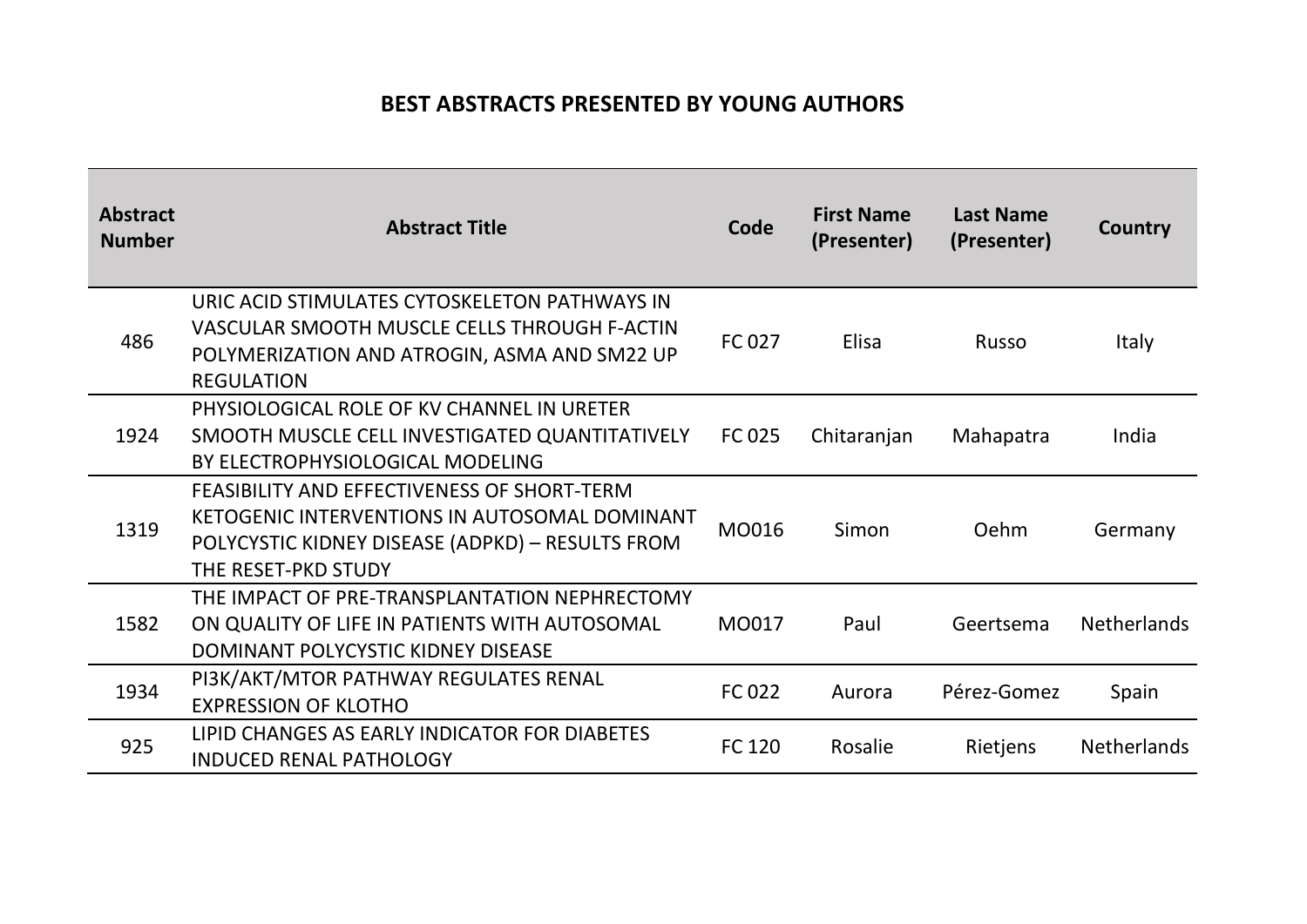| 1230 | EX VIVO C5B9 DEPOSITION TEST AS A DIAGNOSTIC AND<br>MONITORING TOOL FOR PRIMARY AND | MO073         | Conxita   | Jacobs Cachá   | Spain              |  |
|------|-------------------------------------------------------------------------------------|---------------|-----------|----------------|--------------------|--|
|      | <b>TRANSPLANTATION ASSOCIATED AHUS</b>                                              |               |           |                |                    |  |
|      | THE NEED FOR ROUTINE NATIVE NEPHRECTOMY IN THE                                      |               |           |                |                    |  |
| 1453 | <b>WORK-UP FOR A KIDNEY TRANSPLANTATION IN</b>                                      | MO018         | Paul      | Geertsema      | <b>Netherlands</b> |  |
|      | AUTOSOMAL DOMINANT POLYCYSTIC KIDNEY DISEASE                                        |               |           |                |                    |  |
|      | <b>PATIENTS</b>                                                                     |               |           |                |                    |  |
| 626  | <b>SGLT2 INHIBITION PROMOTES INTRINSIC KIDNEY</b>                                   | MO074         | Loïs      | van der Pluijm | <b>Netherlands</b> |  |
|      | REGENERATION BY CELLS OF THE RENIN LINEAGE                                          |               |           |                |                    |  |
|      | KIDNEY TRANSPLANTATION IN CHILDHOOD-ONSET                                           |               |           |                |                    |  |
| 1005 | ANCA-ASSOCIATED VASCULITIS: OUTCOMES IN A                                           | <b>FC 040</b> | Giorgio   | Trivioli       | <b>Italy</b>       |  |
|      | <b>MULTICENTRE COHORT</b>                                                           |               |           |                |                    |  |
| 412  | <b>GLUT2 AS A KEY FACTOR IN THE PATHOGENESIS OF</b>                                 |               | Majdoleen | Ahmad          | <b>Israel</b>      |  |
|      | <b>DIABETIC KIDNEY DISEASE</b>                                                      | MO076         |           |                |                    |  |
|      | CALIBRATION OF GTEX SAMPLES USING CURATED                                           |               |           |                |                    |  |
| 843  | PRIMARY HUMAN KIDNEY TISSUES IMPROVES                                               | FC 043        | Stefan    | Haug           | Germany            |  |
|      | <b>IDENTIFICATION OF MEDULLA-SPECIFIC GENE</b>                                      |               |           |                |                    |  |
|      | <b>EXPRESSION PATTERNS</b>                                                          |               |           |                |                    |  |
|      | <b>GENERATION OF PATIENT-SPECIFIC HIPSC-PODOCYTES TO</b>                            |               |           |                |                    |  |
| 1708 | STUDY PHENOTYPE-SPECIFIC ALTERATIONS AND TEST                                       | <b>FC 042</b> | Victoria  | Rose           | Germany            |  |
|      | THERAPEUTIC TARGETS EX VIVO                                                         |               |           |                |                    |  |
|      | A MULTIVARIATE MODEL IDENTIFIES GENOTYPE,                                           |               |           |                |                    |  |
|      | <b>HYPERTENSION AND KIDNEY LENGTH AS INDEPENDENT</b>                                |               | Wen Cong  |                | United             |  |
| 209  | BASELINE PREDICTORS OF DISEASE PROGRESSION IN A                                     | FC 029        | Eugene    | Chen           | Kingdom            |  |
|      | LONGITUDINAL AUTOSOMAL DOMINANT POLYCYSTIC                                          |               |           |                |                    |  |
|      | KIDNEY DISEASE PATIENT COHORT                                                       |               |           |                |                    |  |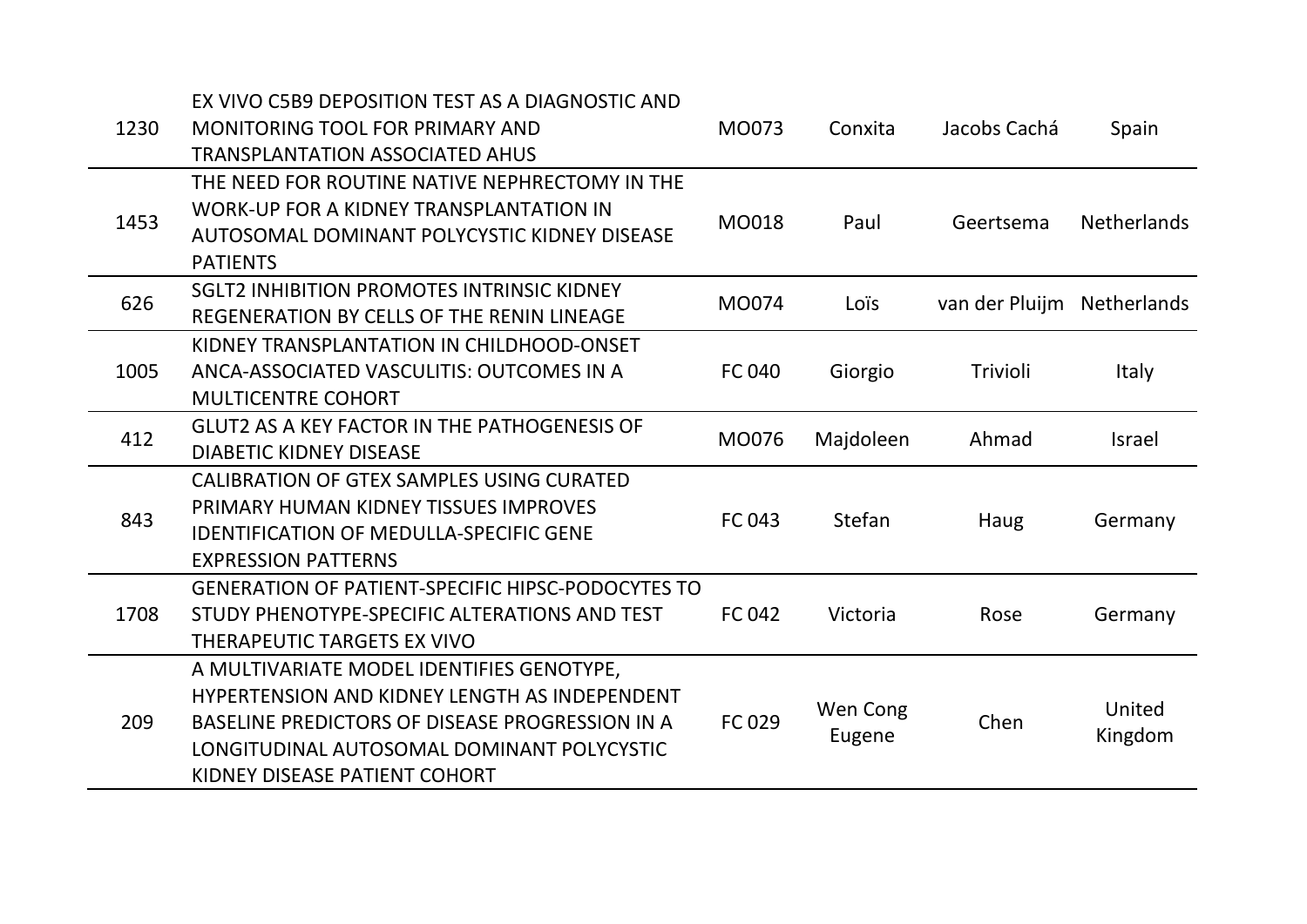|      | KIDNEY INJURY MOLECULE-1-MEDIATED SMALL              |               |                |            |                    |
|------|------------------------------------------------------|---------------|----------------|------------|--------------------|
| 2142 | EXTRACELLULAR VESICLES UPTAKE IS CRUCIAL FOR         | FC 131        | <b>Jun</b>     | Chen       | P.R. China         |
|      | RENAL TUBULOINTERSTITIAL INFLAMMATION                |               |                |            |                    |
|      | HETEROZYGOUS VARIANTS IN KINASE DOMAIN OF NEK8       |               |                |            |                    |
| 1612 | CAUSE AN AUTOSOMAL-DOMINANT CILIOPATHY               | <b>FC 044</b> | Laura          | Claus      | <b>Netherlands</b> |
|      | KINETICS OF RENAL INJURY AFTER RHABDOMYOLYSIS:       |               |                |            |                    |
| 963  | <b>IMPLICATION OF INNATE IMMUNE CELLS AND</b>        | FC 130        | Anne           | Grunenwald | France             |
|      | <b>COMPLEMENT ACTIVATION</b>                         |               |                |            |                    |
| 634  | <b>GENOMIC APPROACH OF THE UNDETERMINED KIDNEY</b>   | <b>FC 034</b> | <b>Thomas</b>  | Robert     | France             |
|      | <b>DISEASE</b>                                       |               |                |            |                    |
|      | EXOME SEQUENCING OF THE ISRAELI DIALYSIS-TREATED     |               |                |            |                    |
| 1057 | PEDIATRIC POPULATION REVEALS MONOGENIC               | <b>FC 035</b> | Maayan         | Kagan      | <b>Israel</b>      |
|      | ETIOLOGY IN ~44% OF CASES                            |               |                |            |                    |
|      | REGENERATION OF NEPHRONS AND RENAL STROMA            |               |                |            |                    |
| 178  | USING THE RENAL DEVELOPMENTAL ENVIRONMENT OF         | FC 041        | Yatsumu        | Saito      | Japan              |
|      | <b>ANIMAL FETUSES</b>                                |               |                |            |                    |
| 1702 | <b>MALIGNANCIES IN PATIENTS WITH ANCA-ASSOCIATED</b> | <b>FC 060</b> | <b>Beatriz</b> | Sanchez    | Spain              |
|      | <b>VASCULITIS TREATED WITHIN THE EUVAS TRIALS</b>    |               |                | Alamo      |                    |
|      | RISK OF COMPLICATIONS AFTER PERCUTANEOUS NATIVE      |               |                |            |                    |
| 420  | KIDNEY BIOPSY IN PATIENTS RECEIVING ANTI-PLATELET    | MO200         | Francesco      | Fontana    | Italy              |
|      | <b>AGENTS</b>                                        |               |                |            |                    |
| 1146 | HUMORAL RESPONSE TO THIRD DOSE OF SARS-COV-2         | FC 001        |                |            |                    |
|      | VACCINES IN THE CKD SPECTRUM: THE SENCOVAC STUDY     |               | <b>Borja</b>   | Quiroga    | Spain              |
|      | AN HDAC INHIBITOR ATTENUATES CRESCENTIC              |               |                |            |                    |
| 1989 | <b>GLOMERULONEPHRITIS AND AVOID CHRONIC KIDNEY</b>   |               |                |            |                    |
|      | DISEASE ENHANCING PODOCYTE PROGENITOR                | FC 071        | Maria Elena    | Melica     | <b>Italy</b>       |
|      | <b>DIFFERENTIATION</b>                               |               |                |            |                    |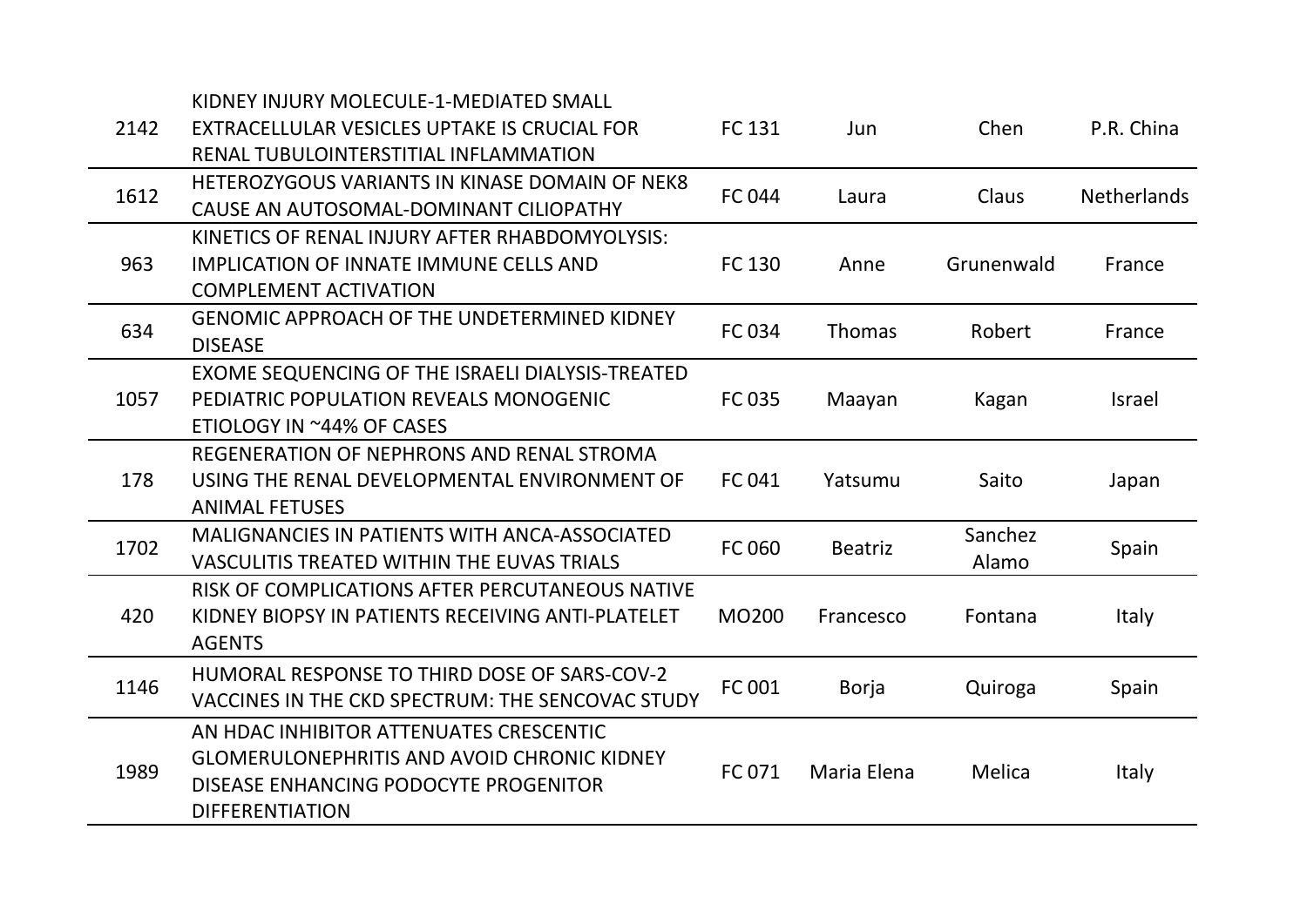CARDIOVASCULAR OUTCOMES IN ANTI-NEUTROPHIL

| 1262 | CYTOPLASMIC ANTIBODY ASSOCIATED VASCULITIS IN<br><b>DENMARK 1996-2018</b>                                                                                                      | FC 059        | Louis<br><b>Nygaard</b> | Pedersen         | Denmark            |
|------|--------------------------------------------------------------------------------------------------------------------------------------------------------------------------------|---------------|-------------------------|------------------|--------------------|
| 905  | CIRCULATING ANTI-RITUXIMAB ANTIBODIES DO NOT<br>AFFECT RESPONSE TO RITUXIMAB IN STEROID-<br>DEPENDENT NEPHROTIC SYNDROME                                                       | FC 066        | Andrea                  | Angeletti        | <b>Italy</b>       |
| 1704 | LONG-TERM RENAL SURVIVAL OF ANCA-ASSOCIATED<br>VASCULITIS PATIENTS INCLUDED IN THE EUVAS<br>RANDOMIZED CLINICAL TRIALS                                                         | <b>FC 058</b> | <b>Beatriz</b>          | Sanchez<br>Alamo | Spain              |
| 546  | STOPPING VERSUS CONTINUING RENIN-ANGIOTENSIN<br>SYSTEM INHIBITORS AFTER ACUTE KIDNEY INJURY AND<br>ADVERSE CLINICAL OUTCOMES; AN OBSERVATIONAL<br>STUDY FROM ROUTINE CARE DATA | FC 129        | Roemer                  | Janse            | <b>Netherlands</b> |
| 1328 | NOVEL GLUCOSE-LOWERING DRUGS AND THE RISK OF<br>ACUTE KIDNEY INJURY IN ROUTINE CARE; THE<br>STOCKHOLM CREATININE MEASUREMENTS (SCREAM)<br><b>PROJECT</b>                       | <b>FC128</b>  | <b>Jim</b>              | Alkas            | Sweden             |
| 200  | THE RACE-FREE EGFR EQUATION, THE KIDNEY FAILURE<br>RISK EQUATION AND REFERRALS TO SPECIALIST RENAL<br><b>CLINICS</b>                                                           | FC 079        | Michael                 | Sullivan         | United<br>Kingdom  |
| 791  | VISUALISING AND DIFFERENTIATING KIDNEY DISORDERS<br>BY URINARY PEPTIDOMICS USING A MACHINE LEARNING<br><b>APPROACH</b>                                                         | MO386         | Justyna                 | Siwy             | Germany            |
| 1633 | MOLECULAR MECHANISMS OF VASCULAR AGING IN<br><b>CHILDREN WITH CHRONIC KIDNEY DISEASE</b>                                                                                       | MO465         | Maria                   | <b>Bartosova</b> | Germany            |
| 1532 | <b>IMPACT OF RENAL INSUFFICIENCY ON CHOICE OF</b><br>RHYTHM OR RATE CONTROL IN ATRIAL FIBRILLATION                                                                             | MO466         | <b>Zille</b>            | <b>Baumbach</b>  | Denmark            |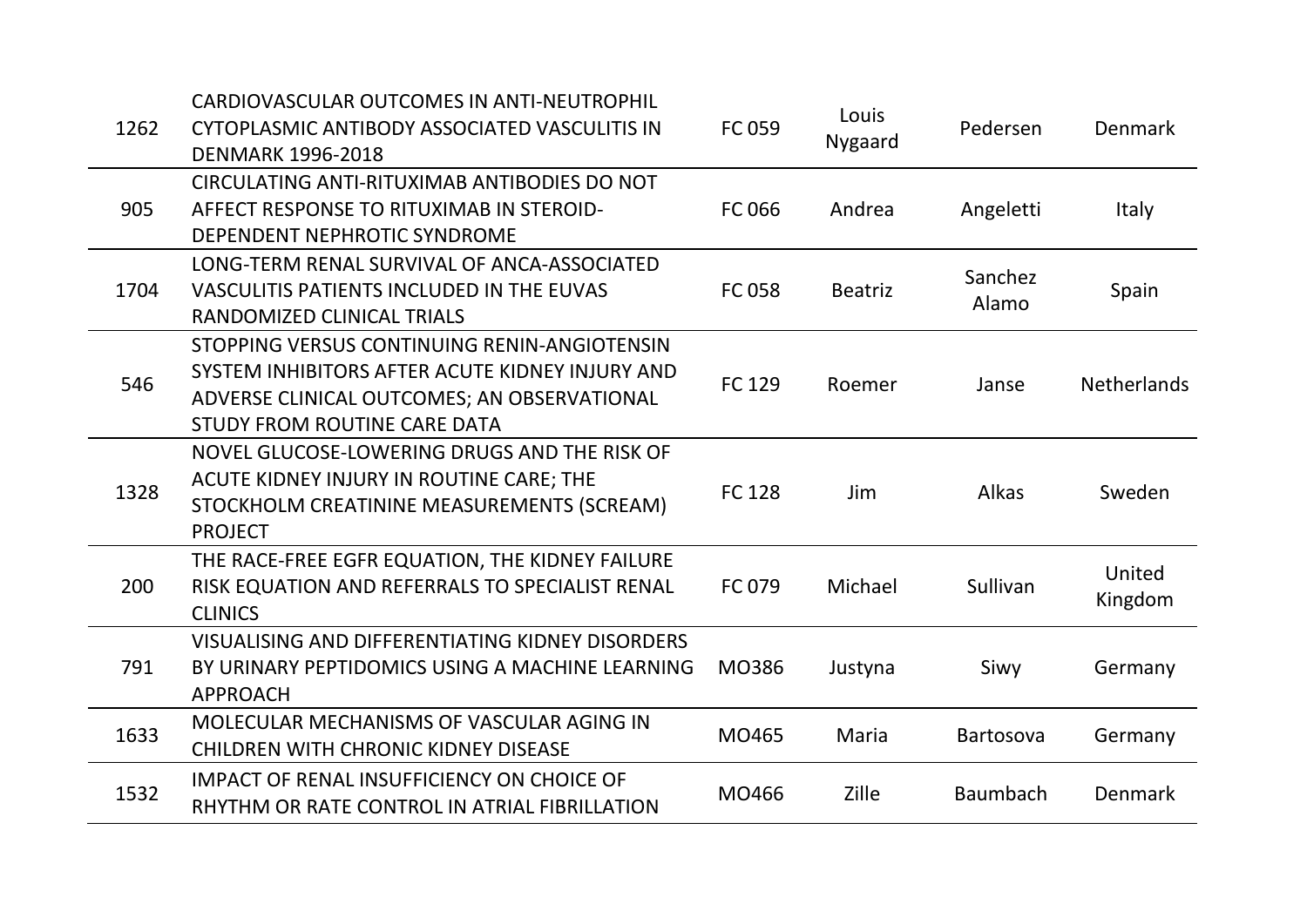## AND SUBSEQUENT EFFECTS ON CARDIOVASCULAR AND MORTALITY OUTCOMES

| 381  | CLUSTERS OF CHRONIC CONDITIONS ACROSS THE<br>SPECTRUM OF KIDNEY FUNCTION: A NATIONWIDE<br><b>COHORT STUDY</b>                                                                 | M0516         | Michael  | Sullivan            | United<br>Kingdom  |
|------|-------------------------------------------------------------------------------------------------------------------------------------------------------------------------------|---------------|----------|---------------------|--------------------|
| 463  | A POLYGENIC RISK SCORE FOR REDUCED EGFR IS<br>ASSOCIATED WITH ADVERSE EVENTS IN A CHRONIC<br>KIDNEY DISEASE COHORT - THE GERMAN CHRONIC<br>KIDNEY DISEASE STUDY               | M0517         | Inga     | Steinbrenner        | Germany            |
| 1334 | SEX DIFFERENCES IN THE RECOGNITION, MONITORING<br>AND MANAGEMENT OF CHRONIC KIDNEY DISEASE IN<br><b>HEALTH CARE</b>                                                           | <b>FC 006</b> | Oskar    | Swartling           | Sweden             |
| 339  | <b>IMPACT OF REMOVING RACE FROM THE CKD-EPI</b><br><b>EQUATION: ANALYSIS OF 1.6 MILLION SWEDISH ADULTS</b>                                                                    | <b>FC078</b>  | Edouard  | <b>Fu</b>           | <b>Netherlands</b> |
| 270  | CYSTATIN C TESTING IMPROVES RISK STRATIFICATION<br>ASSOCIATED WITH CHRONIC KIDNEY DISEASE WITHOUT<br>ADOPTING AGE-ADAPTED DIAGNOSTIC THRESHOLDS: A<br><b>UK BIOBANK STUDY</b> | <b>FC 077</b> | Jennifer | Lees                | United<br>Kingdom  |
| 1238 | ROXADUSTAT IMPROVES RENAL OSTEODYSTROPHY BY<br>DUAL REGULATING BONE REMODELING                                                                                                | MO554         | Luyao    | Li                  | P.R. China         |
| 1179 | ASSOCIATION OF PLA2R ANTIBODY EXPOSURE AND EGFR<br>SLOPE IN PLA2R-RELATED MEMBRANOUS NEPHROLOGY:<br><b>RESULTS FROM A COHORT OF 3982 ADULT CHINESE</b><br><b>PATIENTS</b>     | FC 068        | Wei-Bo   | Le                  | P.R. China         |
| 1567 | DETERMINANTS OF CORONARY ARTERY CALCIUM SCORE<br>IN STABLE KIDNEY TRANSPLANT RECIPIENTS 12 MONTHS<br><b>AFTER TRANSPLANTATION</b>                                             | MO982         | Fernanda | Guedes<br>Rodrigues | <b>Netherlands</b> |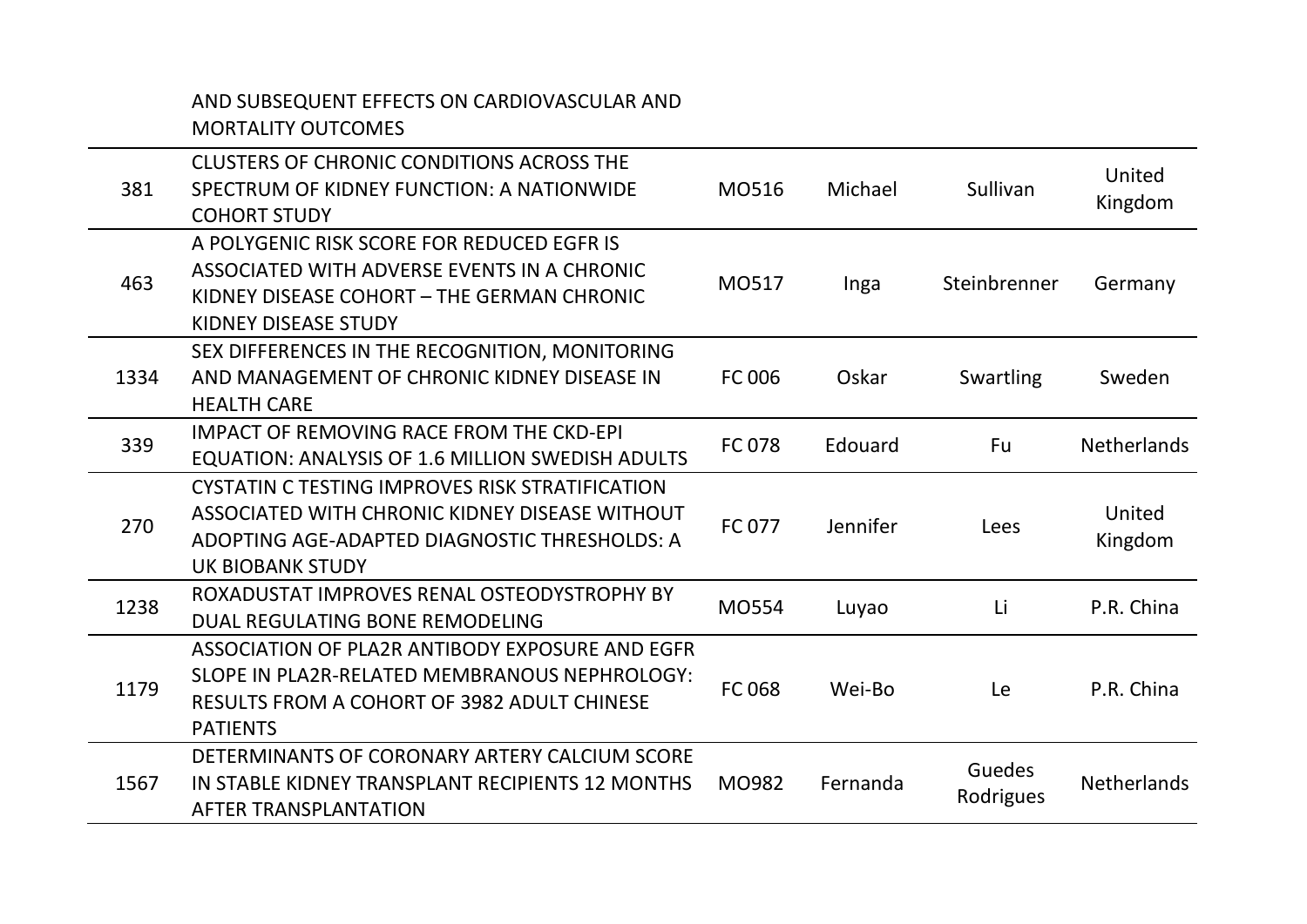| 189  | EFFECT OF HAPTOGLOBIN GENE POLYMORPHISM ON<br>COVID-19 SEVERITY IN KIDNEY TRANSPLANT RECIPIENTS                                                           | MO983  | Zeynep                                   | Ural               | Turkey            |
|------|-----------------------------------------------------------------------------------------------------------------------------------------------------------|--------|------------------------------------------|--------------------|-------------------|
| 2117 | INDUCTION IMMUNOSUPPRESSION AND OUTCOME IN<br><b>EARLY KIDNEY TRANSPLANT RECIPIENTS WITH COVID-19</b>                                                     | MO1017 | Zaira                                    | Castañeda<br>Amado | Spain             |
| 1537 | SIGMA-1 RECEPTOR AGONISTS ARE PROTECTIVE IN A RAT<br>MODEL OF KIDNEY TRANSPLANTATION                                                                      | MO1019 | <b>Tamas</b>                             | Lakat              | <b>Hungary</b>    |
| 1792 | COVID-19 INFECTION AFTER KIDNEY TRANSPLANTATION<br>IN SPAIN: COMPARABLE IMPACT THROUGHOUT SIX<br><b>EPIDEMIC WAVES</b>                                    | MO991  | Laura                                    | Mayer              | Austria           |
| 2302 | INCIDENCE OF PTLD AND ITS RELATIONSHIP WITH CMV-<br>SEROSTATUS POSITIVITY AMONG CHILDHOOD AND<br>ADULTHOOD POPULATION- A REGISTRY DATA STUDY              | MO993  | <b>Hatem Kaies</b><br>Ibrahim<br>Elsayed | Doberer            | Austria           |
| 2104 | IMPACT OF HLA-A, B DR AND DQ ON RENAL TRANSPLANT<br>OUTCOMES IN THE TACROLIMUS/MMF ERA-AN<br><b>ARTIFICIAL INTELLIGENCE APPROACH</b>                      | MO994  | <b>Hatem Kaies</b><br>Ibrahim<br>Elsayed | Van Loon           | Belgium           |
| 1847 | SURVIVAL BENEFITS OF KIDNEY TRANSPLANTATION FOR<br><b>WAITLISTED PATIENTS IN THE CONTEMPORARY ERA</b>                                                     | MO995  | Daoud                                    | Cucchiari          | Spain             |
| 1216 | <b>TORQUE TENO VIRUS LOAD IN KIDNEY</b><br>TRANSPLANTATION: ASSOCIATION WITH DONOR AND<br>RECIPIENT CHARACTERISTICS AND CLINICAL FOLLOW-UP<br><b>DATA</b> | MO1022 | Katharina                                | Llinàs-Mallol      | Spain             |
| 1787 | EFFECTS OF BORTEZOMIB ON COMPLEMENT FIXATION<br>AND IGM REACTIVITY IN LATE ABMR - RESULTS OF A<br>RANDOMIZED CONTROLLED TRIAL (THE BORTEJECT<br>TRIAL)    | MO1023 | Konstantin                               | Ali                | United<br>Kingdom |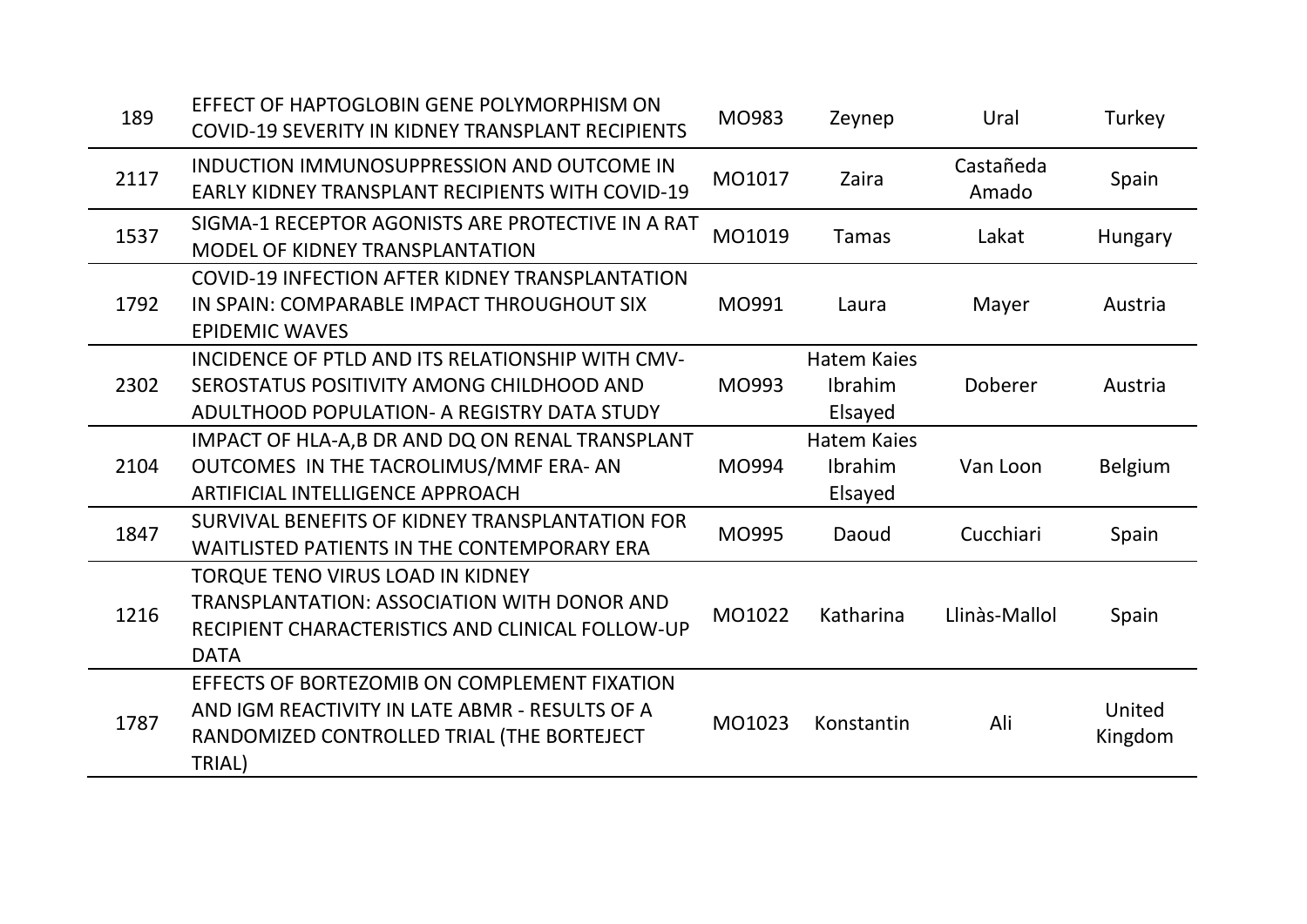| 1096 | <b>IMMUNOGENICITY RATES AFTER SARS-COV-2</b><br>VACCINATION AMONG KIDNEY TRANSPLANT RECIPIENTS: MO996<br>A META - ANALYSIS                                                        |               | Mark Jay | Robles                | Philippines,<br><b>The</b> |
|------|-----------------------------------------------------------------------------------------------------------------------------------------------------------------------------------|---------------|----------|-----------------------|----------------------------|
| 1536 | COVID-19 ANTIBODY RESPONSES IN RENAL TRANSPLANT<br>PATIENTS FOLLOWING BOOSTER VACCINATION                                                                                         | MO997         | Grace    | Lavery                | United<br>Kingdom          |
| 1557 | KIDNEY DONOR RISK INDEX CORRELATES WITH THE<br>WORSE RECIPIENTS AND GRAFTS SURVIVAL IN A POLISH<br><b>COHORT</b>                                                                  | MO998         | Agata    | Kujawa-<br>Szewieczek | Poland                     |
| 367  | CLINICAL VALIDATION OF AUTOMATED URINARY<br>CHEMOKINE ASSAYS FOR NON-INVASIVE DETECTION OF<br>KIDNEY TRANSPLANT REJECTION: A LARGE PROSPECTIVE<br><b>COHORT STUDY.</b>            | <b>FC 117</b> | Elisabet | Van Loon              | United<br>Kingdom          |
| 1703 | HLA-SPECIFIC MEMORY B CELLS AND PATERNAL HLA<br>MOLECULAR MISMATCH IN FEMALE TRANSPLANT<br>CANDIDATES SENSITIZED BY PREGNANCY                                                     | FC 112        | Sara     | Sanz-Ureña            | Spain                      |
| 2048 | HUMORAL AND CELLULAR IMMUNE RESPONSES AFTER A<br>THREE-DOSE COURSE OF MRNA-1273 COVID-19 VACCINE<br>IN KIDNEY TRANSPLANT RECIPIENTS: A PROSPECTIVE<br><b>COHORT STUDY</b>         | FC 002        | David    | Chaudhry              | United<br>Kingdom          |
| 1889 | MICROVASCULAR INFLAMMATION IN KIDNEY<br><b>TRANSPLANT BIOPSIES IN THE ABSENCE OF HLA-DSA</b><br>DISPLAYS INTENSE CYTOTOXIC T-CELL AND NK CELL BUT<br>NOT PLASMA CELL INFILTRATION | FC 109        | Anna     | <b>Buxeda</b>         | Spain                      |
| 1973 | <b>GENE EXPRESSION PROFILES OF PERITUBULAR</b><br>CAPILLARITIS IN CHRONIC ANTIBODY-MEDIATED<br><b>REJECTION</b>                                                                   | <b>FC 108</b> | Michael  | Eder                  | Austria                    |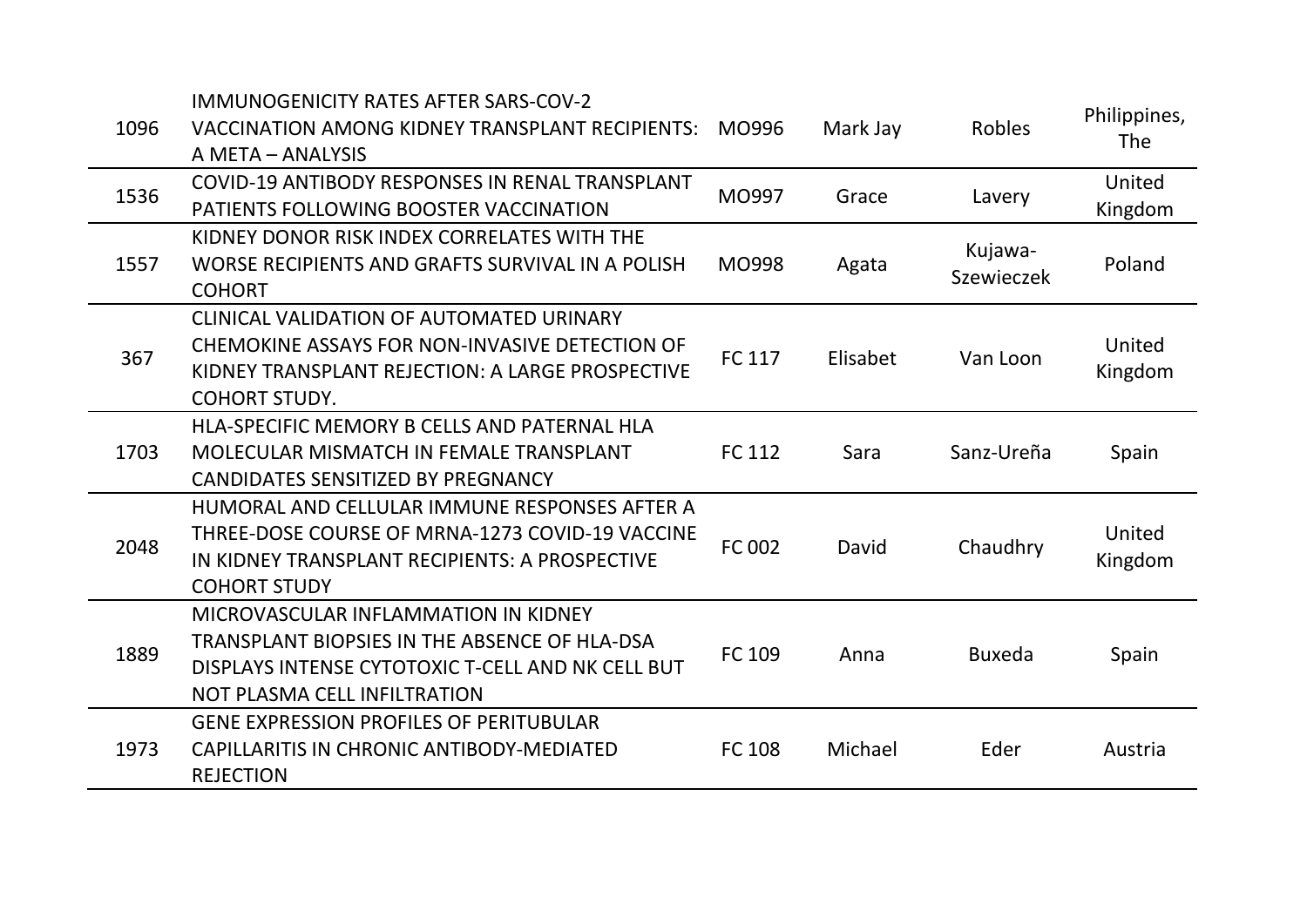| 1490 | DEVELOPMENT AND VALIDATION OF AN INTEGRATIVE<br>DD-CFDNA SYSTEM TO PREDICT ALLOGRAFT REJECTION:<br>A POPULATION BASED STUDY                                                     | FC 113        | Olivier         | Aubert               | France             |
|------|---------------------------------------------------------------------------------------------------------------------------------------------------------------------------------|---------------|-----------------|----------------------|--------------------|
| 85   | SURVIVAL BENEFIT OF PREEMPTIVE SIMULTANEOUS<br>PANCREAS KIDNEY TRANSPLANTATION                                                                                                  | FC 110        | Enrique         | Montagud-<br>Marrahi | Spain              |
| 1915 | ELIMINATION OF MIDDLE AND LARGE UREMIC TOXINS IN<br>SHORT DAILY HOME HEMODIALYSIS WITH LOW<br>DIALYSATE VOLUME: A RANDOMIZED CROSSOVER<br><b>CLINICAL TRIAL.</b>                | MO661         | <b>Mercedes</b> | González<br>Moya     | Spain              |
| 1417 | EFFECTS OF BLOOD CONTACT WITH HEMODIALYSIS<br>MEMBRANE ON KIDNEY IN RAT EXTRACORPOREAL<br><b>PERFUSION MODEL</b>                                                                | MO662         | Yuika           | Kikugawa             | Japan              |
| 798  | NO TRANSLOCATION OF INTACT INTESTINAL BACTERIA<br>DURING INTERMITTENT DIALYSIS THERAPIES                                                                                        | MO663         | Paul A          | Rootjes              | <b>Netherlands</b> |
| 1093 | ELEVATED DIALYSATE IL-6 CONCENTRATIONS ARE<br>PROSPECTIVELY ASSOCIATED WITH IMPAIRED TLR-<br>STIMULATED CYTOKINE RELEASE FROM PERITONEAL<br>CELLS - A LONGITUDINAL COHORT STUDY | MO720         | Rebecca         | Herzog               | Austria            |
| 1091 | <b>CHANGES IN THE GUT MICROBIOME AND SYSTEMIC</b><br>METABOLOME IN AN IN VIVO MODEL OF PERITONEAL<br>DIALYSIS SUPPLEMENTED WITH ALANYL-GLUTAMINE                                | FC 091        | Robin           | Hoogenboom           | Austria            |
| 1457 | THE ABSENCE OF STING PREVENTS PERITONEAL DAMAGE<br>IN A MURINE MODEL OF PERITONEAL FIBROSIS                                                                                     | FC 089        | Vanessa         | Marchant             | Chile              |
| 1484 | MOLECULAR AND FUNCTIONAL CHARACTERIZATION OF<br>THE MESOTHELIAL AND ENDOTHELIAL CELL BARRIER IN<br>HEALTH, CKD AND PERITONEAL DIALYSIS                                          | <b>FC 088</b> | Iva             | <b>Marinovic</b>     | Germany            |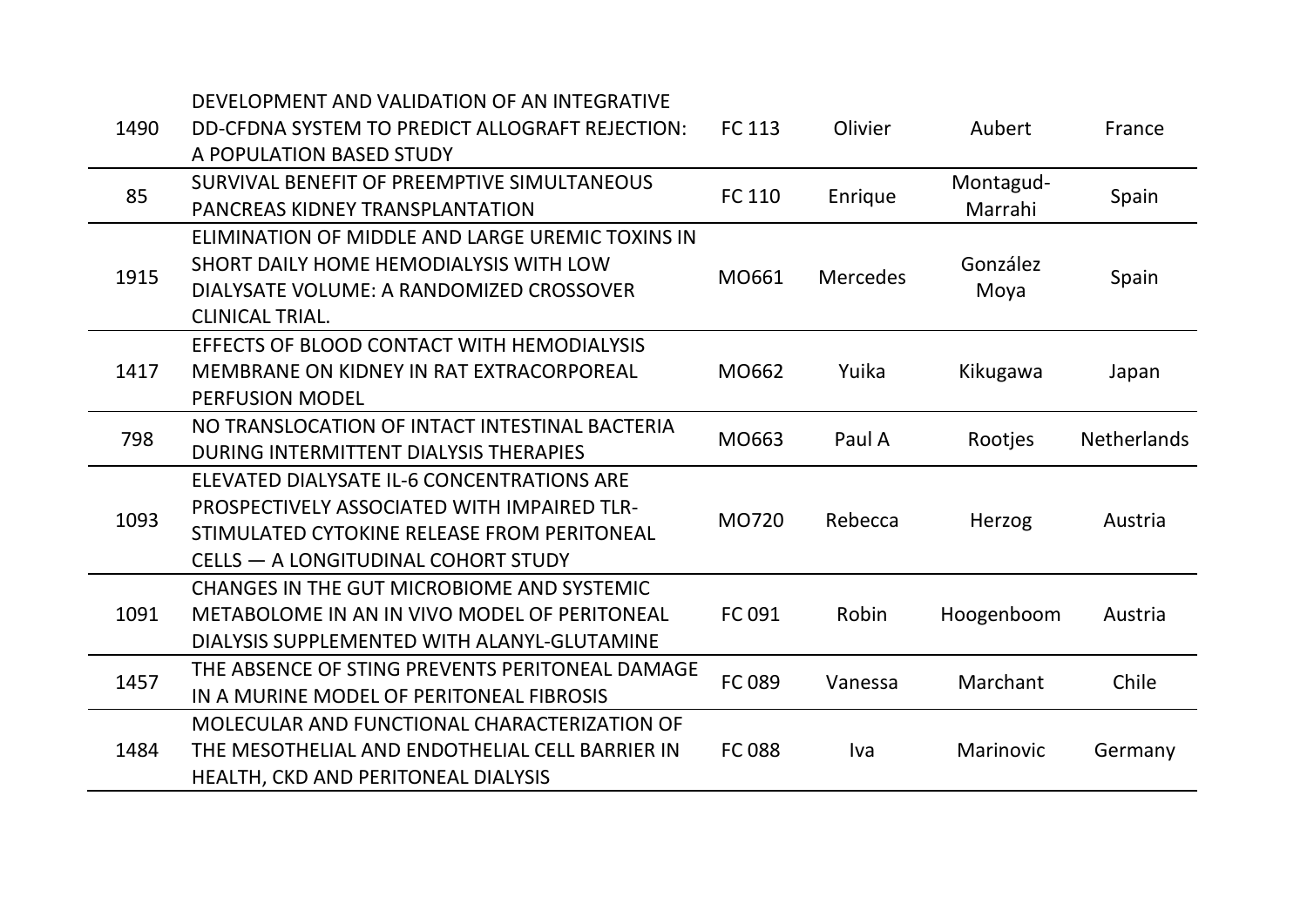| 574  | WARFARIN TREATMENT QUALITY AND OUTCOMES IN<br>PATIENTS WITH NON-VALVULAR ATRIAL FIBRILLATION<br>AND CHRONIC KIDNEY DISEASE INCLUDING PATIENTS ON<br>DIALYSIS.                               | <b>MO758</b> | Frida    | Welander    | Sweden             |
|------|---------------------------------------------------------------------------------------------------------------------------------------------------------------------------------------------|--------------|----------|-------------|--------------------|
| 1463 | <b>INDOXYL-SULFATE ACTIVATION OF THE AHR-NFKB</b><br>PATHWAY PROMOTES IL-6 SECRETION AND SUBSEQUENT<br>OSTEOGENIC TRANSITION AND CALCIFICATION OF<br>INTERSTITIAL CELLS OF THE AORTIC VALVE | MO759        | Lucie    | Henaut      | France             |
| 1037 | DAILY PHOSPHORUS INTAKE, ITS SOURCE AND<br>MORTALITY IN ADULTS ON HEMODIALYSIS: THE DIET-HD<br><b>STUDY</b>                                                                                 | MO759        | Guobin   | Su          | P.R. China         |
| 841  | CENTRAL VENOUS CATHETER-RELATED COMPLICATIONS<br>IN OLDER HAEMODIALYSIS PATIENTS: A MULTICENTRE<br><b>OBSERVATIONAL COHORT STUDY</b>                                                        | MO794        | Mathijs  | Van Oevelen | <b>Netherlands</b> |
| 573  | COVID-19 AND HD VASCULAR ACCESS: TROUBLES ARE<br><b>COMING</b>                                                                                                                              | FC 099       | Aleksei  | Zulkarnaev  | Russia             |
| 368  | VON WILLEBRAND FACTOR: A CENTRAL REGULATOR OF<br>ARTERIOVENOUS FISTULA MATURATION                                                                                                           | FC 096       | Suzanne  | Laboyrie    | <b>Netherlands</b> |
| 1793 | PITFALLS IN ASSESSING OF CARDIOPULMONARY<br><b>RECIRCULATION IN HD PATIENTS</b>                                                                                                             | FC 097       | Aleksei  | Zulkarnaev  | <b>Russia</b>      |
| 182  | NEW SCENARIOS IN USE OF CALCIMIMETICS: COULD<br>ETELCALCETIDE IMPROVE ANEMIA?                                                                                                               | MO817        | Giuseppe | Leonardi    | <b>Italy</b>       |
| 590  | PTH LEVELS AND MORTALITY IN INCIDENT HEMODIALYSIS<br><b>PATIENTS</b>                                                                                                                        | MO818        | Marisa   | Roldão      | Portugal           |
| 1988 | ASSOCIATIONS OF SERUM SODIUM WITH MORTALITY IN<br>PATIENTS ON MAINTENANCE HEMODIALYSIS<br><b>TREATMENT</b>                                                                                  | MO903        | Jule     | Pinter      | Germany            |